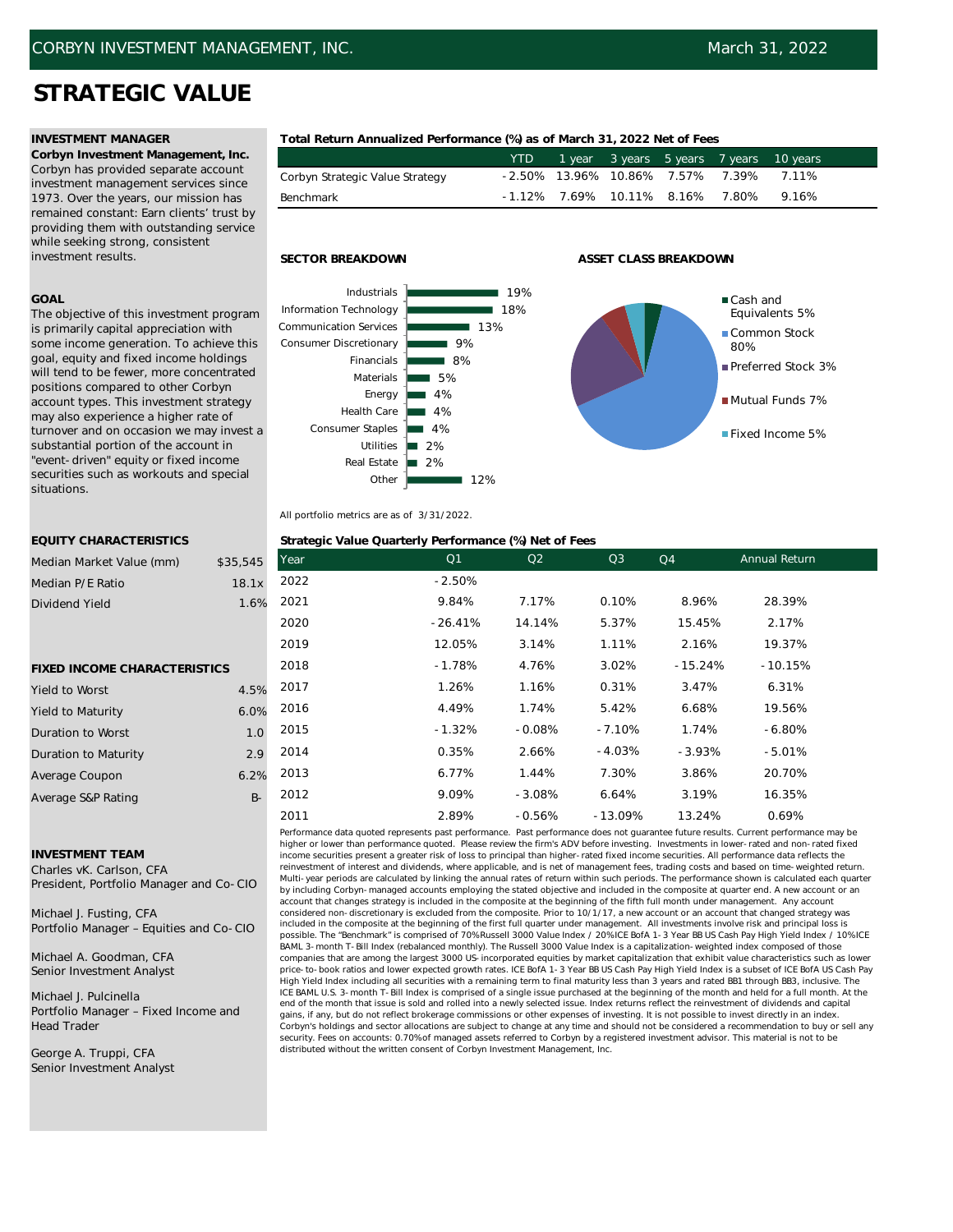## CORBYN INVESTMENT MANAGEMENT, INC. STRATEGIC VALUE March 31, 2022

### **STRATEGY BASICS**

| <b>Strategy Inception</b> | 1/1/1993 |
|---------------------------|----------|
| <b>Composite Assets</b>   | \$9.5m   |
| <b>Total Firm Assets</b>  | \$1,068m |

Bill White bwhite@greenspringfund.com 410-307-1512

Todd B. Garliss tbgarliss@greenspringfund.com 410-307-1514

## **INVESTMENT THESIS**

As investors, we focus on inefficientlyfollowed securities that we believe are undervalued and often possess company-specific catalysts for future appreciation. By carefully investigating these companies and understanding the motivations of the management teams, we attempt to identify attractive investments selling at discounts to the underlying value of their business models. At Corbyn, we have always sought to minimize portfolio volatility and preserve capital during times of market turmoil. We believe that this "protection of principal" mentality has proven effective during the highly volatile conditions of recent market cycles. Looking forward, we feel that our goals of providing steady, consistent performance will continue to differentiate our firm and make our investment programs particularly attractive.

Corbyn Investment Management 2330 W. Joppa Rd, Suite 108 Lutherville, MD 21093 www.corbyn.com 410-832-5500



All portfolio metrics are as of 3/31/2022.



This chart illustrates the performance of a hypothetical \$500,000 investment in a Strategic Value account since 3/31/12, net of Corbyn management fees and based on a time weighted rate of return. The total value assumes any changes in principal and reinvestment of any dividends, interest and capital gains, but does not reflect the effect<br>of any custodial fees. This chart does not imply





Performance data quoted represents past performance. Past performance does not guarantee future results. Current performance may be higher or lower than performance quoted. Please review the firm's ADV before investing. Investments in lower-rated and non-rated fixed income securities present a greater risk of loss to principal than higher-rated fixed income securities. All performance data reflects the reinvestment of interest and dividends, where applicable, and is net of management fees, trading costs and based on time-weighted return. Multi-year periods are calculated by linking the annual rates of return within such periods. The performance shown is calculated each quarter by including Corbyn-managed accounts employing the stated objective and included in the composite at quarter end. A new account or an account that changes strategy is included in the composite at the beginning of the fifth full month under management. Any account considered non-discretionary is excluded from the composite. Prior to 10/1/17, a new account or an account that changed strategy was included in the composite at the beginning of the first full quarter under management. All investments involve risk and principal loss is possible. The "Benchmark" is comprised of 70% Russell 3000 Value Index / 20% ICE BofA 1-3 Year BB US Cash Pay High Yield Index / 10% ICE BAML 3-month T-Bill Index (rebalanced monthly). The Russell 3000 Value Index is a capitalization-weighted index composed of those companies that are among the largest 3000 US-incorporated equities by market capitalization that exhibit value characteristics such as lower price-to-book ratios and lower expected growth rates. ICE BofA 1-3 Year BB US Cash Pay High Yield Index is a subset of ICE BofA US Cash Pay High Yield Index including all securities with a remaining term to final maturity less than 3 years and rated BB1 through BB3, inclusive. The ICE BAML U.S. 3-month T-Bill Index is comprised of a single issue purchased at the beginning of the month and held for a full month. At the end of the month that issue is sold and rolled into a newly selected issue. Index returns reflect the reinvestment of dividends and capital gains, if any, but do not reflect brokerage commissions or other expenses of investing. It is not possible to invest directly in an index. Corbyn's holdings and sector allocations are subject to change at any time and should not be considered a recommendation to buy or sell any security. Fees on accounts: 0.70% of managed assets referred to Corbyn by a registered investment advisor. This material is not to be distributed without the written consent of Corbyn Investment Management, Inc.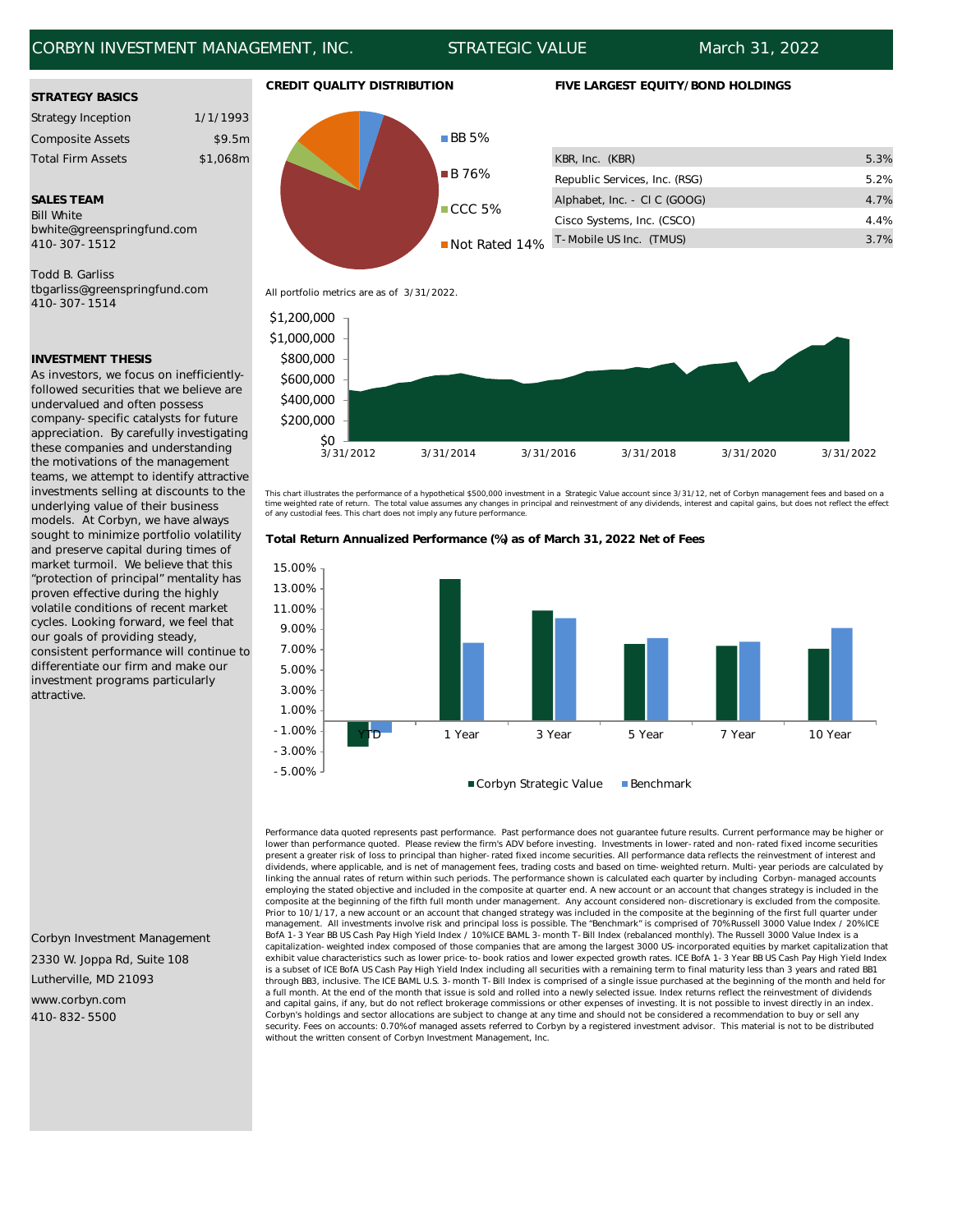## **CORBYN INVESTMENT MANAGEMENT, INC. STRATEGIC VALUE COMPOSITE GIPS COMPOSITE REPORT**

|      | Total<br><b>Firm</b> | <b>Composite</b> |                 | <b>Composite Returns</b> |            | <b>Custom</b>    |                   |                  | Custom<br><b>Blended</b> |
|------|----------------------|------------------|-----------------|--------------------------|------------|------------------|-------------------|------------------|--------------------------|
|      | <b>Assets</b>        | <b>Assets</b>    | <b>Number</b>   |                          |            | <b>Blended</b>   |                   | <b>Composite</b> | <b>Benchmark</b>         |
| Year | (USD)                | (USD)            | of              |                          |            | <b>Benchmark</b> | <b>Composite</b>  | 3 Yr Std         | 3 Yr Std                 |
| End  | (Millions)           | (Millions)       | <b>Accounts</b> | <b>Gross</b>             | <b>Net</b> | <b>Returns</b>   | <b>Dispersion</b> | <b>Dev</b>       | <b>Dev</b>               |
| 2021 | 1,024.80             | 9.85             | 9               | 29.32%                   | 28.39%     | 18.10%           | 0.77%             | 17.65%           | 14.40%                   |
| 2020 | 914.44               | 7.73             | 9               | 2.87%                    | 2.17%      | 3.80%            | 0.70%             | 18.32%           | 14.85%                   |
| 2019 | 1,120.21             | 12.22            | 11              | 20.16%                   | 19.37%     | 20.20%           | 0.52%             | 10.52%           | 8.64%                    |
| 2018 | 995.72               | 11.43            | 12              | $-9.55%$                 | $-10.15%$  | $-5.47%$         | 0.38%             | 10.27%           | 7.95%                    |
| 2017 | 1,018.24             | 13.41            | 13              | 7.03%                    | 6.31%      | 9.98%            | 1.22%             | 8.00%            | 7.52%                    |
| 2016 | 988.73               | 14.25            | 16              | 20.40%                   | 19.56%     | 14.57%           | 1.95%             | 8.61%            | 8.00%                    |
| 2015 | 862.26               | 13.50            | 19              | -6.14%                   | $-6.80%$   | $-2.55%$         | 1.59%             | 7.59%            | 7.84%                    |
| 2014 | 1,206.26             | 14.74            | 20              | $-4.35%$                 | $-5.01%$   | 9.22%            | 0.96%             | 7.77%            | 6.80%                    |
| 2013 | 1,358.01             | 14.33            | 18              | 21.55%                   | 20.70%     | 23.39%           | 1.58%             | 11.11%           | 9.50%                    |
| 2012 | 1,029.56             | 4.28             | 8               | 17.29%                   | 16.35%     | 14.31%           | N/A <sup>2</sup>  | 13.00%           | 11.62%                   |
| 2011 | 1,052.78             | 2.58             | $\leq$ 5        | 1.57%                    | 0.69%      | 1.02%            | N/A <sup>2</sup>  | 15.84%           | 15.28%                   |
| 2010 | 1,102.44             | 3.91             | 6               | 16.11%                   | 15.10%     | 13.96%           | 2.26%             | 18.00%           | 17.74%                   |
| 2009 | 754.33               | 3.53             | 6               | 24.99%                   | 23.91%     | 21.62%           | 2.79%             | N/A <sup>1</sup> | N/A <sup>1</sup>         |
| 2008 | 492.14               | 2.96             | 6               | $-19.13%$                | $-19.85%$  | $-28.75%$        | 1.97%             | N/A <sup>1</sup> | N/A <sup>1</sup>         |

**N/A1 – The three-year annualized standard deviation is not presented for periods before 36 months of data is available.** 

**N/A2 – Information is not statistically meaningful due to an insufficient number of portfolios in the composite for the entire year.** 

*Strategic Value Composite: The objective of this investment strategy is capital appreciation with some income generation. To achieve this goal, equity and fixed income holdings may be in fewer, more concentrated positions compared to other Corbyn account types. This account strategy may also experience a higher rate of turnover and we may invest a portion of the account in "event-driven" equity or fixed-income securities such as workouts and special situations. Key material risks include the risk that stock prices will decline and fixed income securities are subject to interest rate risk that could influence the value of investments. This composite is compared against a custom blended benchmark comprised of 70% Russell 3000 Value Index / 20% ICE BofA 1-3 Year BB US Cash Pay High Yield Index / 10% ICE BAML 3-Month T-Bill Index. The custom benchmark is calculated by weighting the respective index returns on a monthly basis. Prior to January 1, 2022, the composite was compared against 70% Russell 3000 Value Index / 20% Bloomberg US High Yield 1-3 Ba Total Return Index / 10% ICE BAML 3-Month T-Bill Index. The Strategic Value composite was created July 2016 and incepted January 2008.* 

Corbyn Investment Management, Inc. ("Corbyn") is a registered investment adviser with United States Securities and Exchange Commission in accordance with the Investment Adviser Act of 1940. The firm's full list of composite descriptions and broad distribution pooled funds is available upon request.

Corbyn claims compliance with the Global Investment Performance Standards (GIPS®) and has prepared and presented this report in compliance with the GIPS standards. Corbyn has been independently verified for the periods January 1, 2008 through June 30, 2021. The verification report is available upon request.

A firm that claims compliance with the GIPS standards must establish policies and procedures for complying with all the applicable requirements of the GIPS standards. Verification provides assurance on whether the firm's policies and procedures related to composite and pooled fund maintenance, as well as the calculation, presentation, and distribution of performance, have been designed in compliance with the GIPS standards and have been implemented on a firm-wide basis. Verification does not provide assurance on the accuracy of any specific performance report.